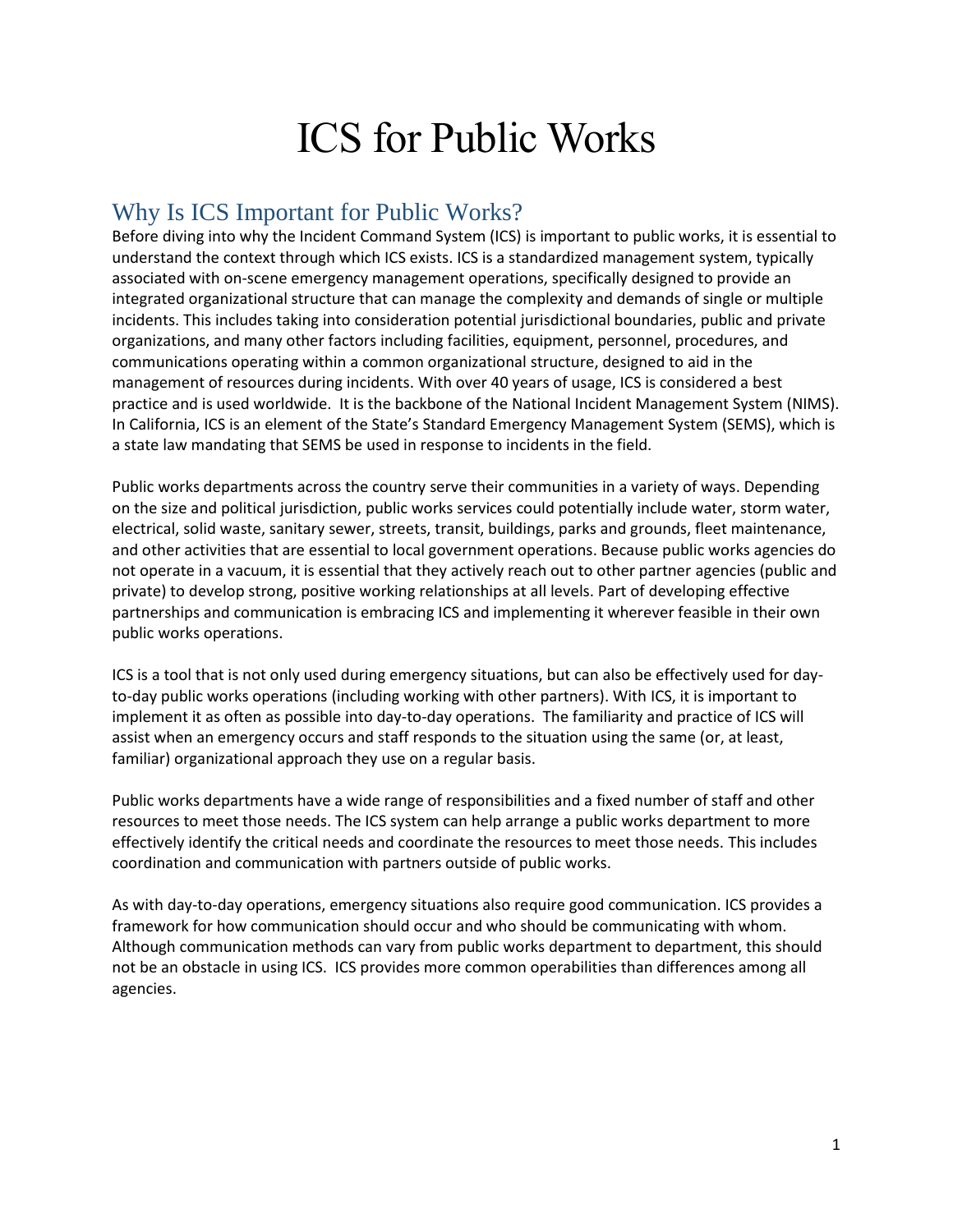# How Might the ICS Command Structure Look in a Public Works Environment?

As a reminder, the standard issue ICS structure looks like this:



The components of the ICS structure are standard no matter the size or type of the incident. These components are activated as needed to manage the incident, keeping in mind that some sections may be covered under typical operations. If a section does not need to be activated for an incident, the incident commander does not need to establish it. However, the incident commander is responsible for ensuring that all needed functions are met, either by managing it themselves or delegating it to the sections.

To relate this ICS structure to a public works incident, let's use the example of a water main break. The incident commander in this situation may be a utility supervisor.

- Under the operations section would be the repair team.
	- $\circ$  The Operations Section could also include a traffic control unit, which may include police or fire resources.
- Under the planning section, they would be responsible for documentation and ensuring all personnel on scene are checked in and accounted for. They would also be responsible for running any meetings needed to prepare an action plan. Technical specialists could research data in the area.
- Logistics could be handled by normal methods for equipment and staffing.
- Finance/administration would most likely be done through typical day-to-day procedures.

One thing to note is the importance of span of control when considering delegation of responsibilities. An effective span of control, or the number of direct reports, is ideally in the 3-8 range with more complicated/complex incidents being on the lower end of that ratio. As with day-to-day operations, life safety (for responders and the public) is the number one objective in response to an incident. The smaller ratio ensures safety of the responder and the operations. It is vital that the organizational structure is tailored to effectively manage the resources assigned to an incident or event.

As an example for a typical day-to-day operation of a public works department, assuming the public works department oversees streets, utilities (storm water, sanitary sewer), parks, buildings, and engineering, the bulk of the staff would be listed somewhere under the operations section. Staff within the operations section is the "Doers." Staff would be completing tasks both out in the field (street repairs, jetting sewers, exercising valves, maintaining buildings, repairing playgrounds, etc.) and in the office (designing projects, managing right-of-way, etc.). For those individuals involved in long-term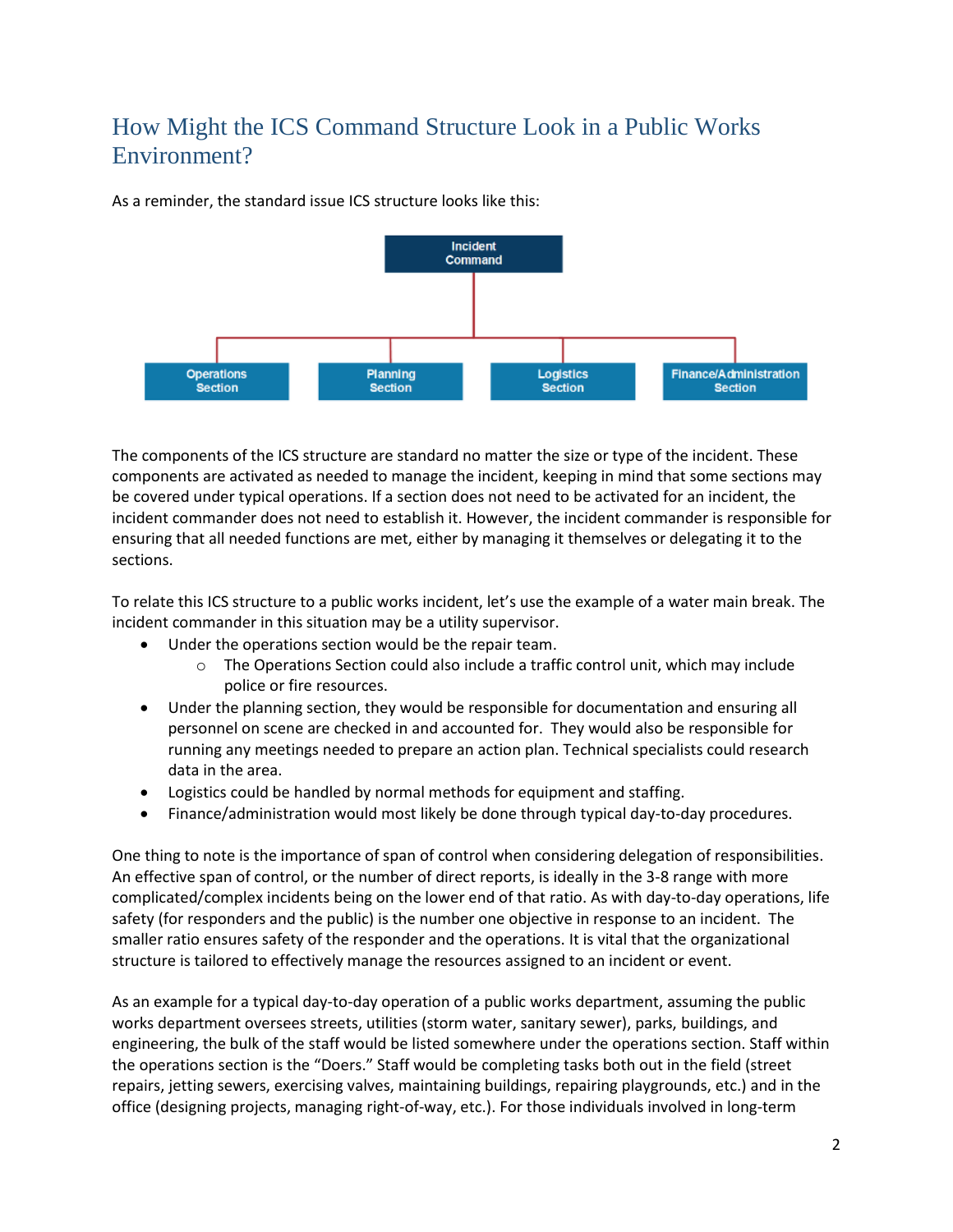planning and policy development, they would be positioned under the planning section. In the ICS structure, planning section members are the "Gatherers." They gather information and have technical experts within the section. Logistics may be covered by a variety of people who are responsible for managing supplies, maintaining equipment/inventory, and coordinating other resources. Logistics are the "Getters." Finance/Administration could be a combination of staff within the public works department or outside of the public works department depending on the overall government structure. This section is the "Money."

While water main breaks and typical operations may seem like old hat to public works professionals, ICS still plays a role in these operations and should be used. This is important because familiarity with ICS is essential during larger emergencies or disaster situations. With the example of a widespread storm, the ICS structure may look a bit more complex.

- Operations section may have a debris removal team, utilities damage assessment team, damage survey team, City building assessment team.
- Planning section would be collecting information on the initial damages, future weather reports, planning for debris disposal, considerations for infrastructure repair, planning for road detours or clearance, GIS mapping of the incident locations and road closures.
- Logistics section would be responsible for rental equipment, fuel, personnel and even lodging for outside personnel if mutual aid is requested.
- Finance section would be collecting the costs of the incident response, approving spending allocations, drafting MOUs for land use agreements.

Public works professionals are committed to public service and overcoming major challenges to accomplish the job. The methods and systems they have been using to respond to the various challenges and disasters over time may have worked and gotten the job done. However, just because the current method of incident management worked does not mean that a department should not try to improve incident management and challenge themselves to use ICS both for normal day and emergency situations. When emergency situations escalate to disasters and public works agencies are shoulder to shoulder with fire, law enforcement, and emergency medical systems, it is vital that the public works staff be competent with the ICS because fire, law enforcement, and EMS use ICS on a daily basis.

#### Incident Commander

The incident commander (IC) is the individual responsible for all incident activities, including the development of strategies and tactics and the ordering and the release of resources. The IC has overall authority and responsibility for conducting incident operations and is responsible for the management of all incident operations at the incident site.

Who assumes the role as the incident commander for a given incident really depends on the scope of the event/incident. Within public works for day-to-day operations, the incident commander may have a title such as public works director or operations manager. Their responsibilities would generally include overseeing all operations of the public works department and delegating supervision roles out to other staff, depending on the work, skills, and equipment needed for the various tasks. For an emergency situation, special event, or other more focused activity, the incident commander would really depend on the scope of the event. As noted earlier, for a water main break the incident commander may be a utilities supervisor. For snow plow operations, it may be a streets superintendent. For a special event in a park, it could be the parks supervisor.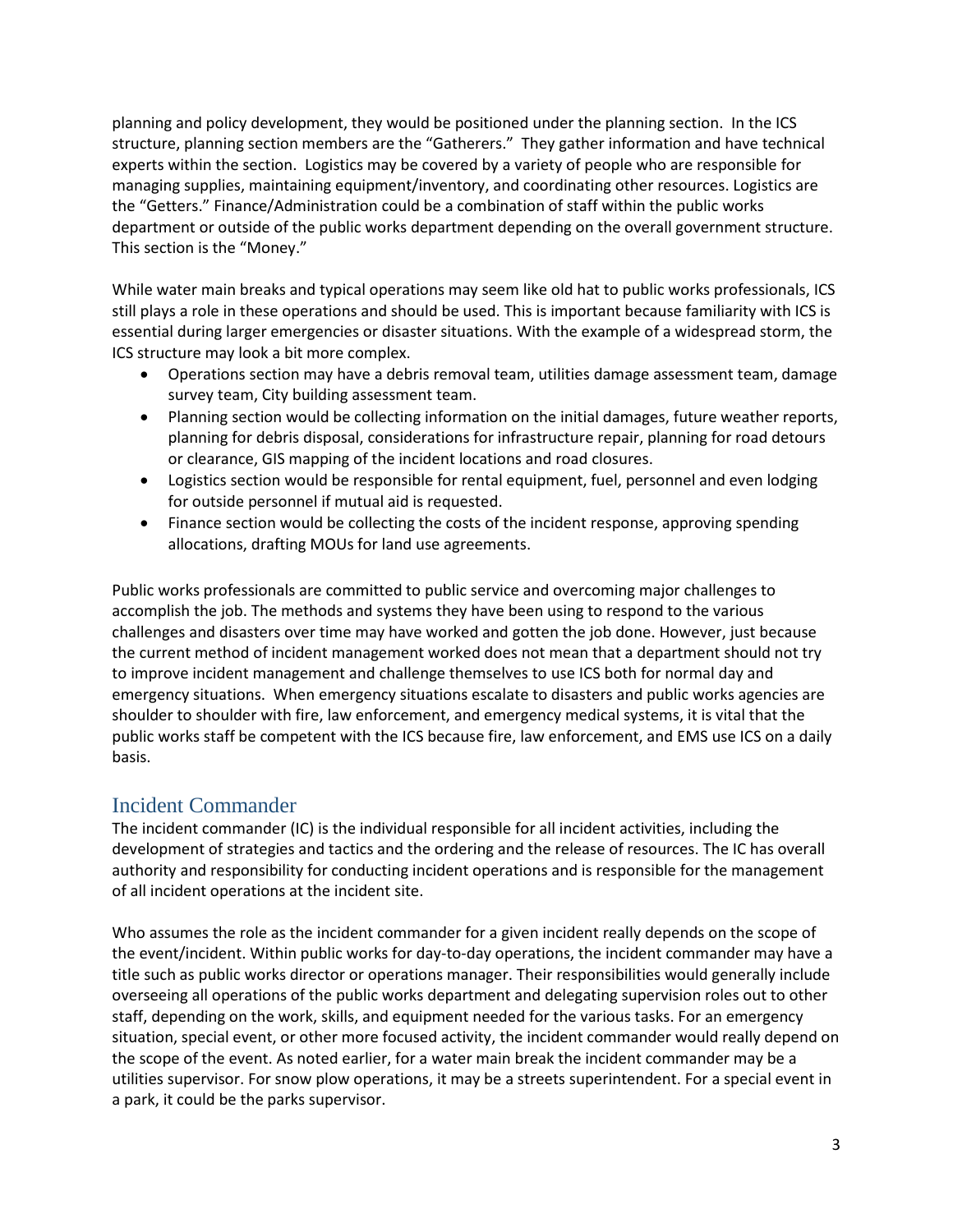#### Command Staff

The command staff consists of the public information officer (PIO), safety officer, and liaison officer. Command staff report directly to the incident commander. They may have one or more deputies, as needed, depending on the size and scope of the need.

In a typical public works operating environment, the PIO position could be filled by someone outside the public works department, such as by someone on the local government's communications staff. Depending on the size of the local agency, the PIO may also be an "other duties as assigned" role for someone within public works. Regardless of who fills the role, it is important that every public works department have at least one person ready to serve in this role during both typical operations and emergency situations.

# General Staff

The general staff is a group of incident management personnel organized per function and reporting to the incident commander. The general staff consists of up to four sections: operations, planning, logistics and finance/administration. In an expanding incident, the incident commander first establishes the operations section. The remaining sections are established as needed to support the operation in response to the event.

Under typical public works operations it is most likely that for a local government these general staff functions will be spread out beyond just the staff within a public works department. For smaller incidents and special events, the command structure will probably not change much from day-to-day (typical) operations. When an incident becomes larger and more complex, then the command structure may change from typical operations. Activities that were once done by others outside of a public works department may shift to within the department. On that same note, some functions may shift outside the public works department staff.

As an example, in a flooding incident with forecasted additional storms that create more problems and hazards, such as swift water rescues, traffic incidents, and road closures, the incident would transition from public works command to fire or law enforcement or unified command. Conversely, when the life safety issues are handled and recovery begins, command may again transfer to public works.

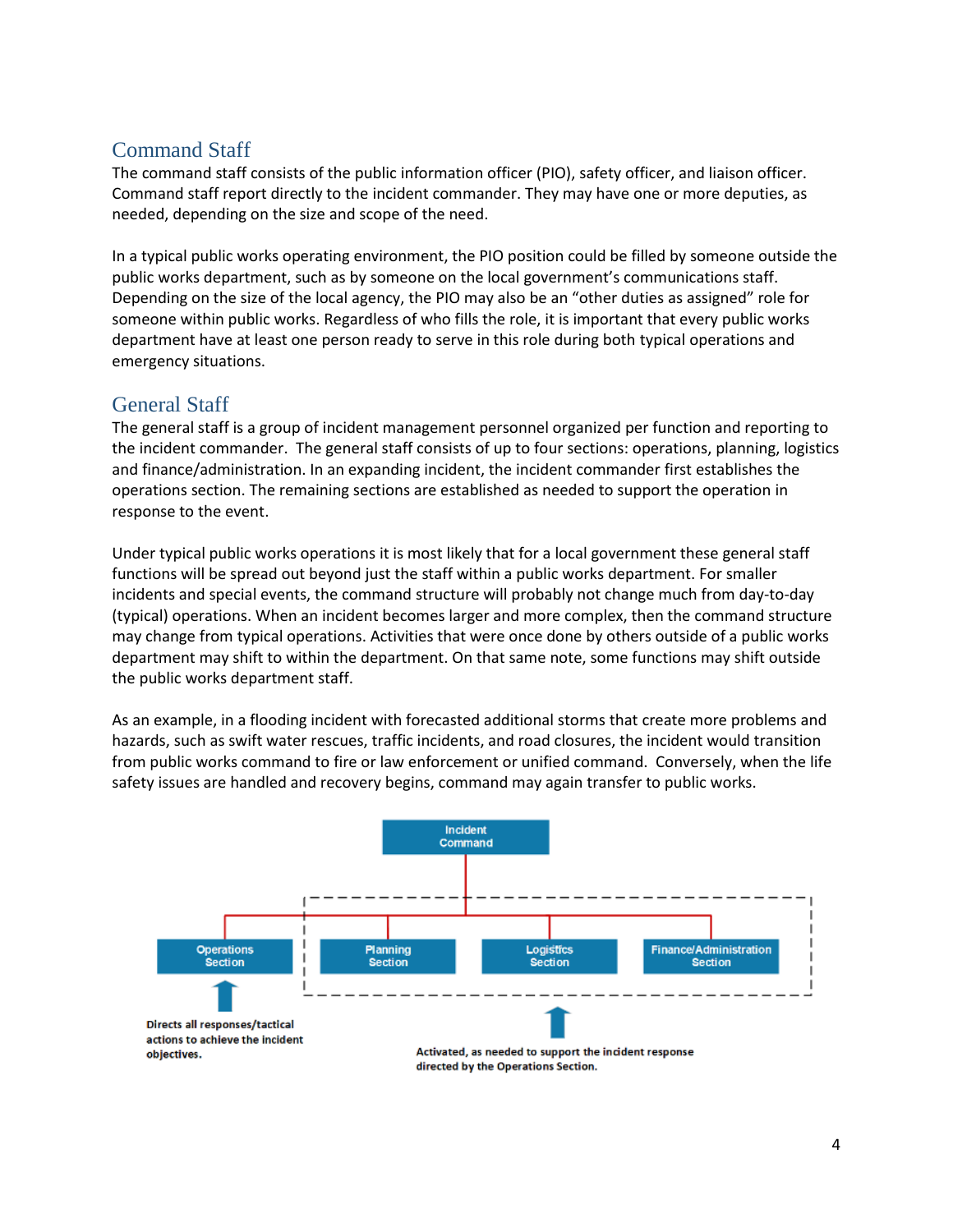#### Operations Section

The operations section is responsible for all tactical operations at the incident. The section includes branches, divisions and/or groups, task forces, strike teams, single resources, and staging areas. The operations section is the bread and butter of public works—the Doers.

Under typical operations the operations section would include individuals or groups completing tasks such as traffic sign repair, exercising water valves, jetting sewer mains, mowing park turf, playground maintenance, equipment repairs, tree inspections, construction surveying, flood control/storm water infrastructure inspections, facility inspections, traffic signals, aviation, etc.

During emergency response, the operations section of public works could have groups on debris removal, checking sanitary sewer lift stations and taking needed actions if the power is out. This might include a damage assessment team for public facilities, responding to localized flooding issues, supporting other first responders in getting access to locations where people are injured or otherwise needing help, and similar activities.

#### Planning Section

The planning section is responsible for the collection, evaluation, and dissemination of information related to the incident, and for the preparation and documentation of incident action plans (IAPs). The planning section is established as needed to manage an incident or event. It collects, evaluates and displays incident information, prepares and documents incident action plans, tracks resources assigned to the incident, maintains incident documentation and develops plans for demobilization. The section also maintains information on the current and forecasted situation, and on the status of resources assigned to the incident.

Under typical public works operations a big example of activities under the planning section is best represented by inspection staff that observe construction projects, track their process, monitor quantities, and conduct similar actions. Other technical specialists within a planning section could include bridge inspectors and/or structural engineers. Other activities could include staff developing situation status reports, work plans or tracking progress on projects. Work flow and asset management software could fall under the planning-section-type activities.

During an emergency situation response, the planning section for public works could be taking on tasks such as developing plans for managing debris removal and disposal, providing summarized reports on the damage assessments of critical infrastructure, tracking public works staff and equipment out in the field to make sure everyone is accounted for, tracking mutual aid public works staff and equipment that are responding to provide assistance, and it would also develop plans to track when both internal and external resources finish their assigned tasks.

# Logistics Section

The logistics section is responsible for ensuring that there are adequate resources including personnel, supplies and equipment for the incident or typical operations.

During typical public works operations this task would likely be spread out among many staff, generally grouped by area of assignment (such as streets, utilities, parks, buildings, fleet, etc.). Some tasks that impact public works may be completed by staff not within the public works department.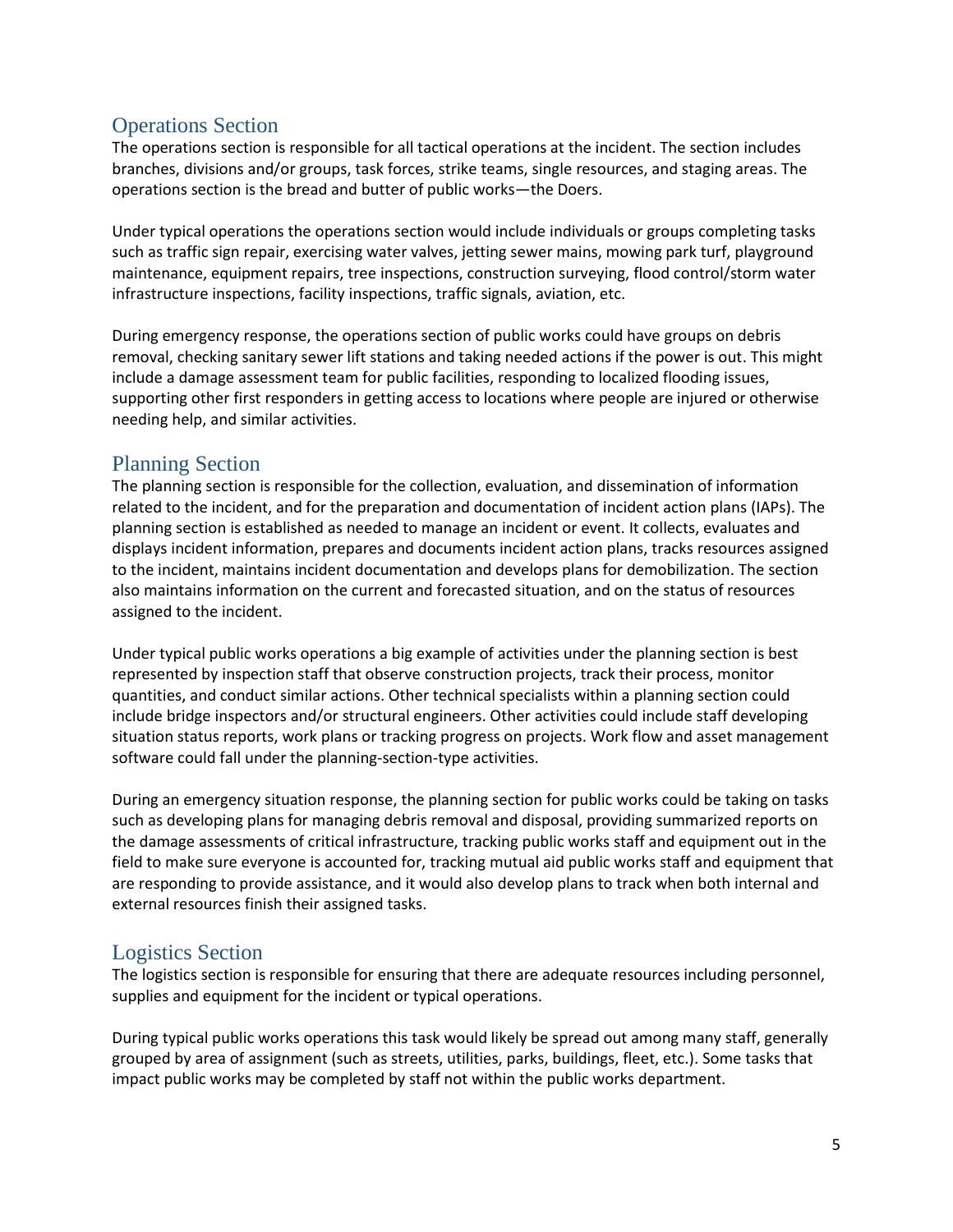During an emergency response, it may be likely that staff from within the public works department would need to be assigned to a logistics section to provide support to public works operations. This could include fueling vehicles out in the field, procuring additional equipment/parts, transporting staff between sites, providing food/water for staff, providing sleeping accommodations for staff, and addressing other needs that are essential in supporting overall response operations.

#### Finance/Administration Section

The finance/ administration function manages paying for the incident or event response. This includes all aspects of financial and cost analysis: contract negotiation, tracking personnel and equipment time, documenting and processing claims for accidents and injuries occurring at the incident and keeping a running tally of costs associated with the incident. The finance/administration section works closely with the logistics section to contract for and procure the resources needed to manage the incident.

During typical public works operations, depending on the size of the local government, these functions could be provided within public works or outside of public works.

During emergency response, like typical operations, these functions could be provided within public works or outside of public works. Public works staff at all levels in all scopes of the response need to understand the importance of documentation and information sharing. Effective emergency response is dependent on proactive information sharing and tracking. Just because a staff member is not in a finance/administration section does not relieve the person of a responsibility to conduct and support documentation efforts. Documentation is vital for the reimbursement process during recovery and it is imperative that finance/administration provides strong guidance during day-to-day operations and emergency response for personnel to keep track of time and equipment usage.

# Application of Incident Command in Public Works

Let's use a scenario to take a look at some of the responsibilities and actions that might be taken by the different roles in the ICS organization. In the first scenario, please consider day-to-day public works operations. How could these typical operations fit into the ICS framework? What are some of the actions and responsibilities you will need to consider under each ICS management function? Who completes what tasks?

| <b>ICS Management Function</b> | <b>Responsibilities</b> |
|--------------------------------|-------------------------|
| <b>Command</b>                 |                         |
| <b>Safety</b>                  |                         |
| <b>Public Information</b>      |                         |
| <b>Operations</b>              |                         |

Use the table below to complete how your day-to-day organization would look in ICS: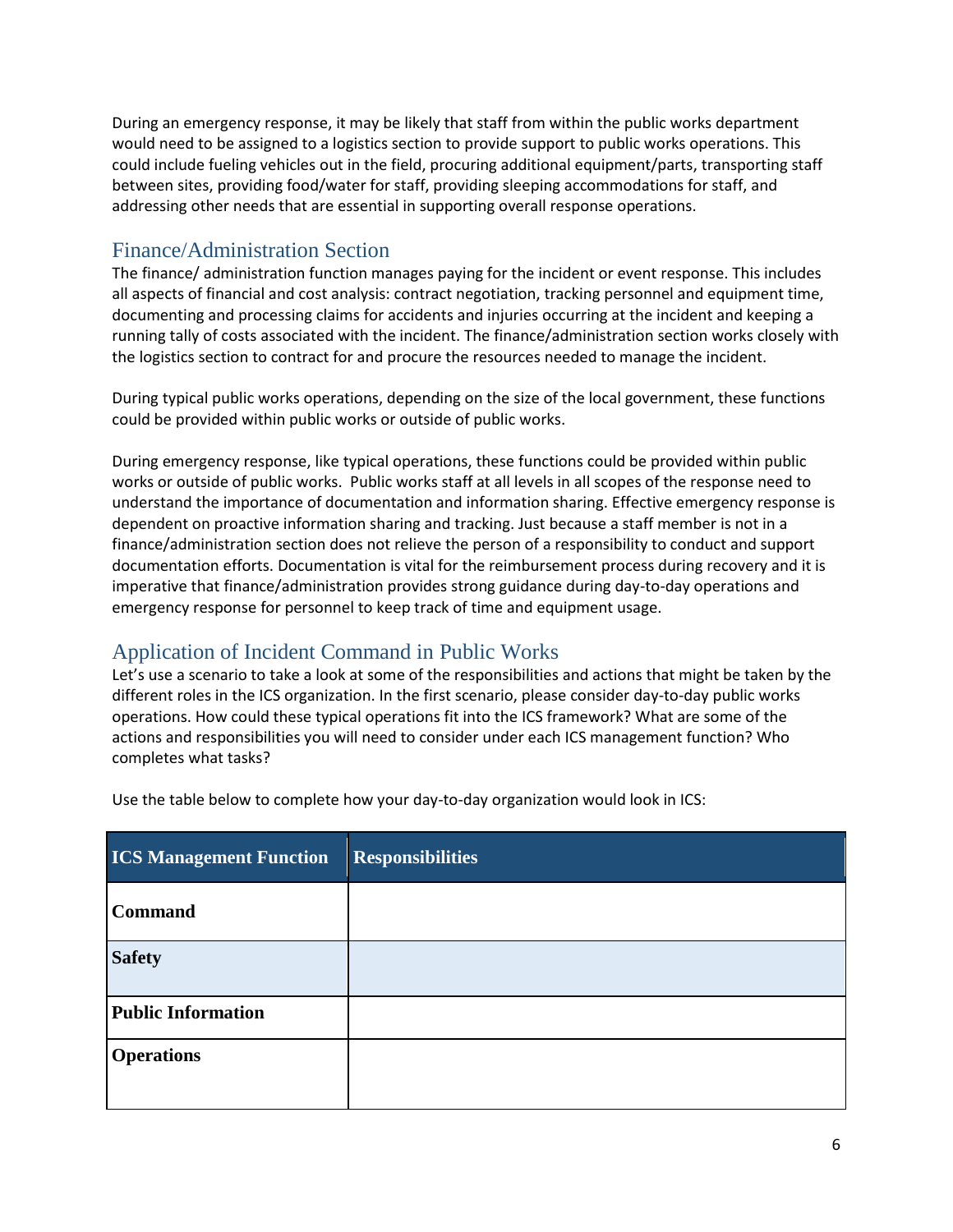| <b>Planning</b>               |  |
|-------------------------------|--|
|                               |  |
| Logistics                     |  |
| <b>Finance/Administration</b> |  |

Now, consider an emergency situation that could, or has, impacted the community you serve. Remember, this does not have to necessarily be an extreme event (mass tornado outbreak, Category 5 hurricane, earthquake with a rating of 9, etc.). What public works operations during the response fit into each ICS management function? Who completes what tasks?

Complete the table below for an emergency situation that may be common in your community:

| <b>ICS Management Function</b> | <b>Responsibilities</b> |
|--------------------------------|-------------------------|
| <b>Command</b>                 |                         |
| <b>Safety</b>                  |                         |
| <b>Public Information</b>      |                         |
| <b>Operations</b>              |                         |
| <b>Planning</b>                |                         |
| Logistics                      |                         |
| <b>Finance/Administration</b>  |                         |

The following is one possible incident command structure for a water main break example.

**ICS Management Function Responsibilities**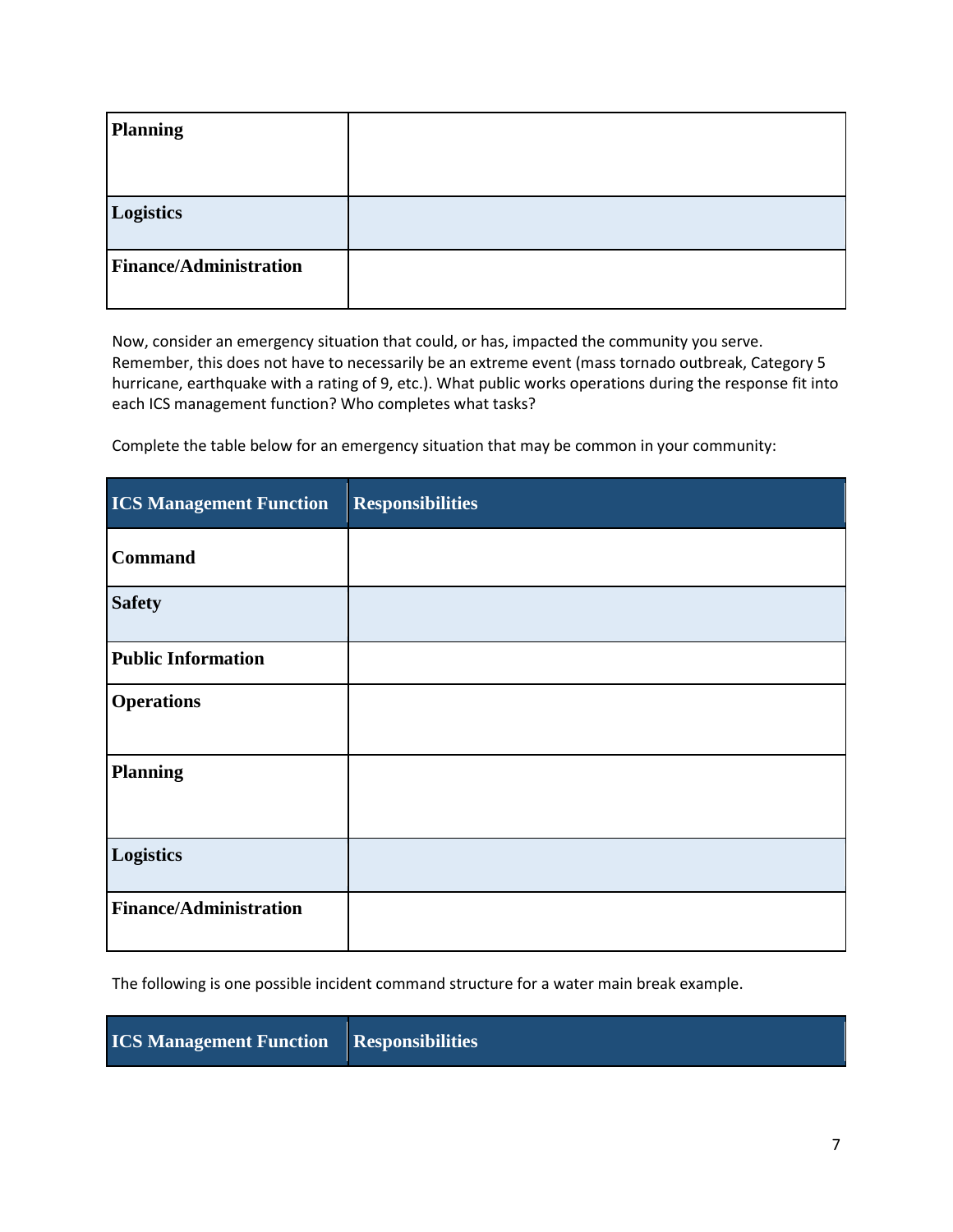| <b>Command</b>                | Public works maintenance manager. Oversee all operations.                                                                                                                                                                                                                                                           |
|-------------------------------|---------------------------------------------------------------------------------------------------------------------------------------------------------------------------------------------------------------------------------------------------------------------------------------------------------------------|
| <b>Safety</b>                 |                                                                                                                                                                                                                                                                                                                     |
| <b>Public Information</b>     | City communications staff. Push the word out on social media<br>and other outlets of the road closure due to the water main break.                                                                                                                                                                                  |
| <b>Operations</b>             | Under the operations section two different groups would be<br>formed. 1) Water main break repair group which would be<br>responsible for the dig site, making the repair, and restoring the<br>street 2) Traffic control group which is responsible for providing<br>traffic control/detouring around the dig site. |
| <b>Planning</b>               |                                                                                                                                                                                                                                                                                                                     |
| <b>Logistics</b>              | This would be handled under the typical public works operations<br>process for obtaining equipment and other resources.                                                                                                                                                                                             |
| <b>Finance/Administration</b> | This would be handled under the typical processes for finance<br>and administrative tracking.                                                                                                                                                                                                                       |

# Unified Command

Under ICS, unified command is used when incidents involving multiple jurisdictions or agencies operate together to form a single command structure. Unified command enables agencies with different legal, geographic, and functional responsibilities to coordinate, plan, and respond effectively. There could be an incident, such as a landslide or dam incident that would have public works in unified command with law enforcement and fire. Under unified command, there is only one operations section and public works would be a unit under the operations section.

# **Conclusion**

Public works staff provides essential skills, resources, equipment, and expertise for the infrastructure that make normal life happen in the communities they serve. Public works professionals are first responders and have a role and responsibility to a unified command structure. The term "first responder" is not just another hat to be worn, but it is a responsibility. It is a duty to act, to be engaged, and work beyond a department silo. It is essential that public works professionals understand the importance of the first responder duty, which is to save lives and property, and to stabilize the incident. Public works professionals should not wait until after something bad has happened to act but should be proactive in their efforts. Part of being proactive is learning about ICS, making efforts to implement ICS wherever possible, and committing to working and training with other first responders to employ the ICS process during an actual emergency or other event.

For additional Information:

• FEMA ICS Resource Center,<https://training.fema.gov/emiweb/is/icsresource/>